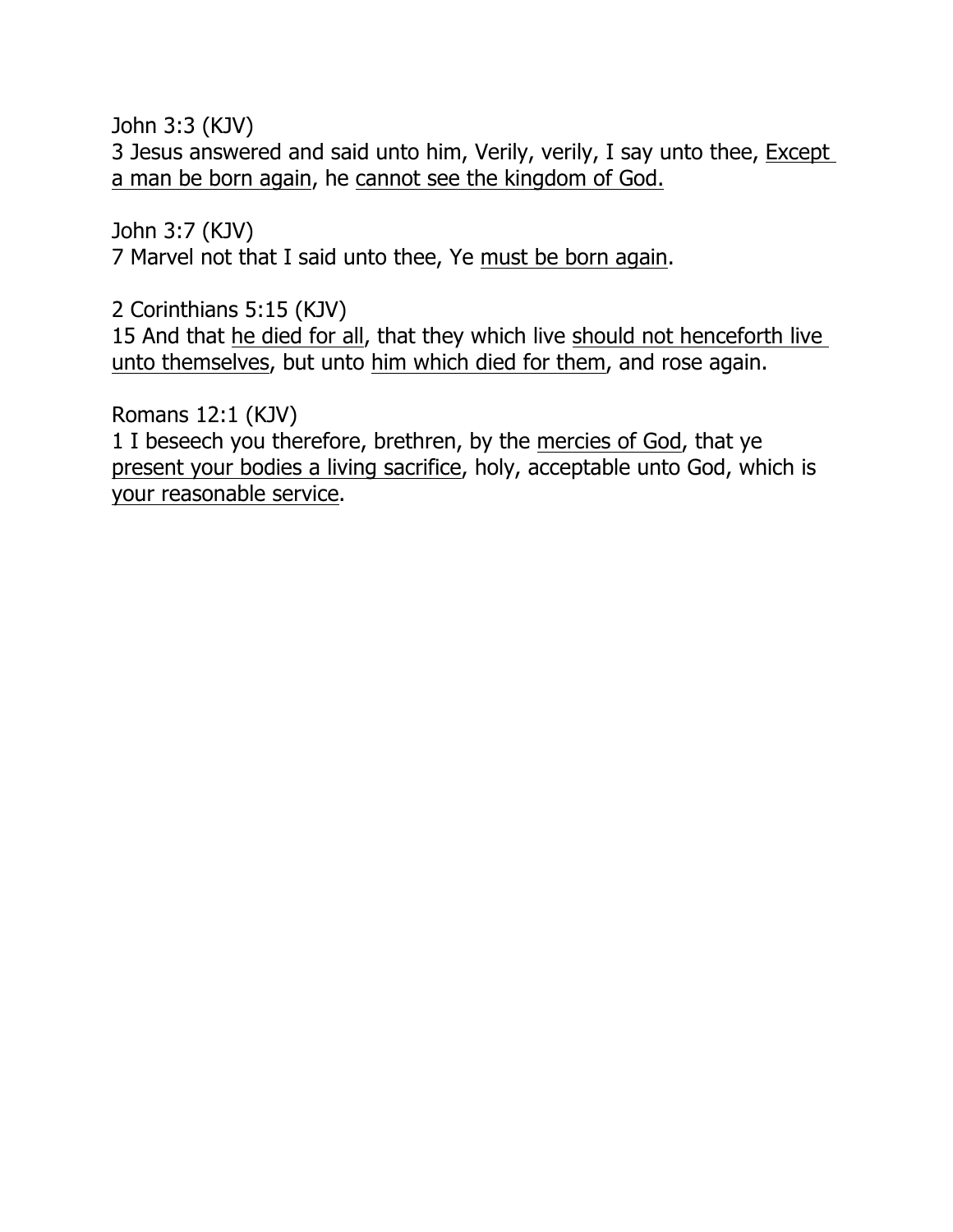Romans 3:10 (KJV) 10 As it is written, There is none righteous, no, not one: Romans 3:23 (KJV) 23 For all have sinned, and come short of the glory of God;

Ephesians 1:7 (KJV) Colossians 1:14 (KJV) Revelation 1:5 (KJV)

4. We see the TRIUMPH of Redeeming Love.

Luke 23:33 (KJV) 33 And when they were come to the place, which is called Calvary, there they crucified him, and the malefactors, one on the right hand, and the other on the left.

Luke 23:34a (KJV) 34 Then said Jesus, Father, forgive them; for they know not what they do..

John 3:16 (KJV) 16 For God so loved the world, that he gave his only begotten Son, that whosoever believeth in him should not perish, but have everlasting life.

1 John 4:8 (KJV) 8 He that loveth not knoweth not God; for God is love.

1 John 3:16 (KJV) 16 Hereby perceive we the love of God, because he laid down his life for us: and we ought to lay down our lives for the brethren.

1 Corinthians 13:7 (KJV) 7 Beareth all things, believeth all things, hopeth all things, endureth all things.